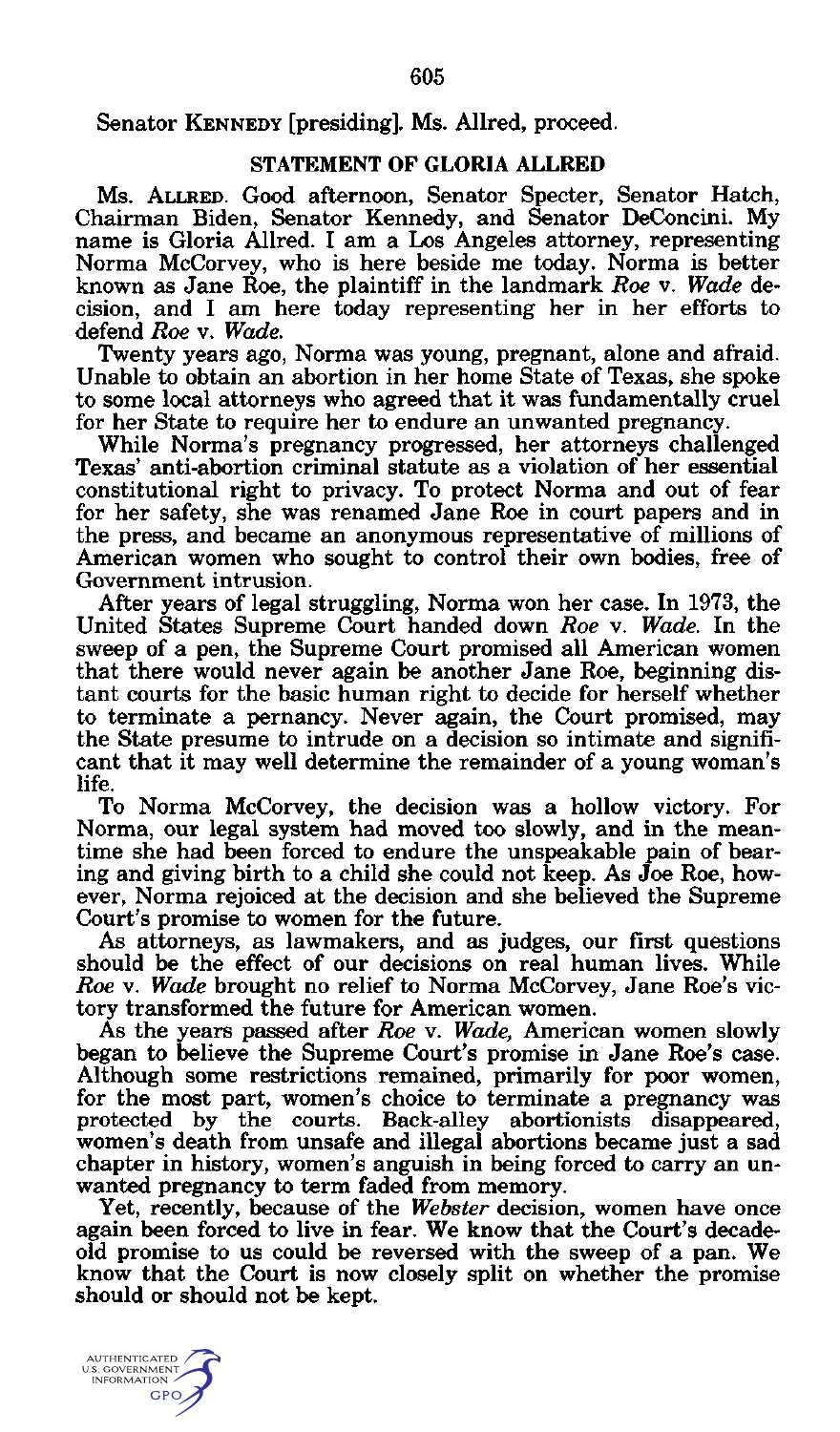We cannot pretend that these hearings exist outside of that context. We cannot pretend that the question before this Senate Judiciary Committee is simply whether Judge David Souter is a competent jurist. We know that the next Supreme Court Justice will become the deciding vote in the Court's decision to either preserve its promise to American women, that they will never again be forced into illegal and, therefore, unsafe abortions, or to renege on that promise. We know that the next Supreme Court Justice will decide the fate of women into the next century.

We, therefore, have one question about this and every future nominee to the United States Supreme Court: Has this nominee demonstrated a commitment to the Supreme Court's promise to women in *Roe* v. *Wade,* or not?

In these hearings, Judge David Souter has claimed that he has not yet decided whether or not he would reverse Jane Roe's victory of 17 years ago. He claims that he may or may not sign a decision returning millions of women to the fear and second-class status of 20 years ago. Perhaps he would relegate women to back-alley abortions and unwanted pregnancies. Perhaps not. He is not quite sure.

This uncertainty, of course, has never been publicly expressed before Judge Souter became a nominee to the U.S. Supreme Court. Before he became a nominee, Judge Souter freely expressed extremist anti-abortion views. David Souter expressed no such lack of resolve when he put his name to a 1976 brief, referring to abortion as "the killing of unborn children." He did not claim to have a "open mind," when he spoke out against repeal of New Hampshire's criminal abortion law in 1977. And Judge Souter's newly professed doubt was nowhere to be found in a 1986 New Hampshire Supreme Court decision, in which he went out of his way to express sympathy with doctors opposed to abortion.

But let us take Judge Souter at his word and assume that he truly never has considered the question of whether American women should have the right to decide for themselves whether to bring an unwanted pregnancy to term. Let us assume further that Judge Souter is an able judge. A lifetime appointment to the U.S. Supreme Court should to be granted, based upon a professed "open mind" or mere technical competence.

In that seat should sit a judge who has proved a lifetime of dedication to the highest principles a Supreme Court judge is sworn to protect, self-determination, equality and dignity for every member of our society. This body should not be ashamed to insist upon the highest caliber of excellence, and firm evidence that a nominee will preserve and defend essential human rights, before confirming that nominee.

Unfortunately, Judge Souter has not made that commitment to women. For example, among many reasons that could be cited, a very important one is that Judge Souter openly and unequivocally has testified at these hearings that he would not apply "the strict scrutiny test" on the issue of women's right to equal protection. This clearly signifies that, if confirmed, he would treat women as second-class citizens, to whom he would afford fewer constitutional protections than he would afford to blacks and other minorities. Women know that only a judge with a keener sense of the importance of women's rights to decide their own destinies, a judge that